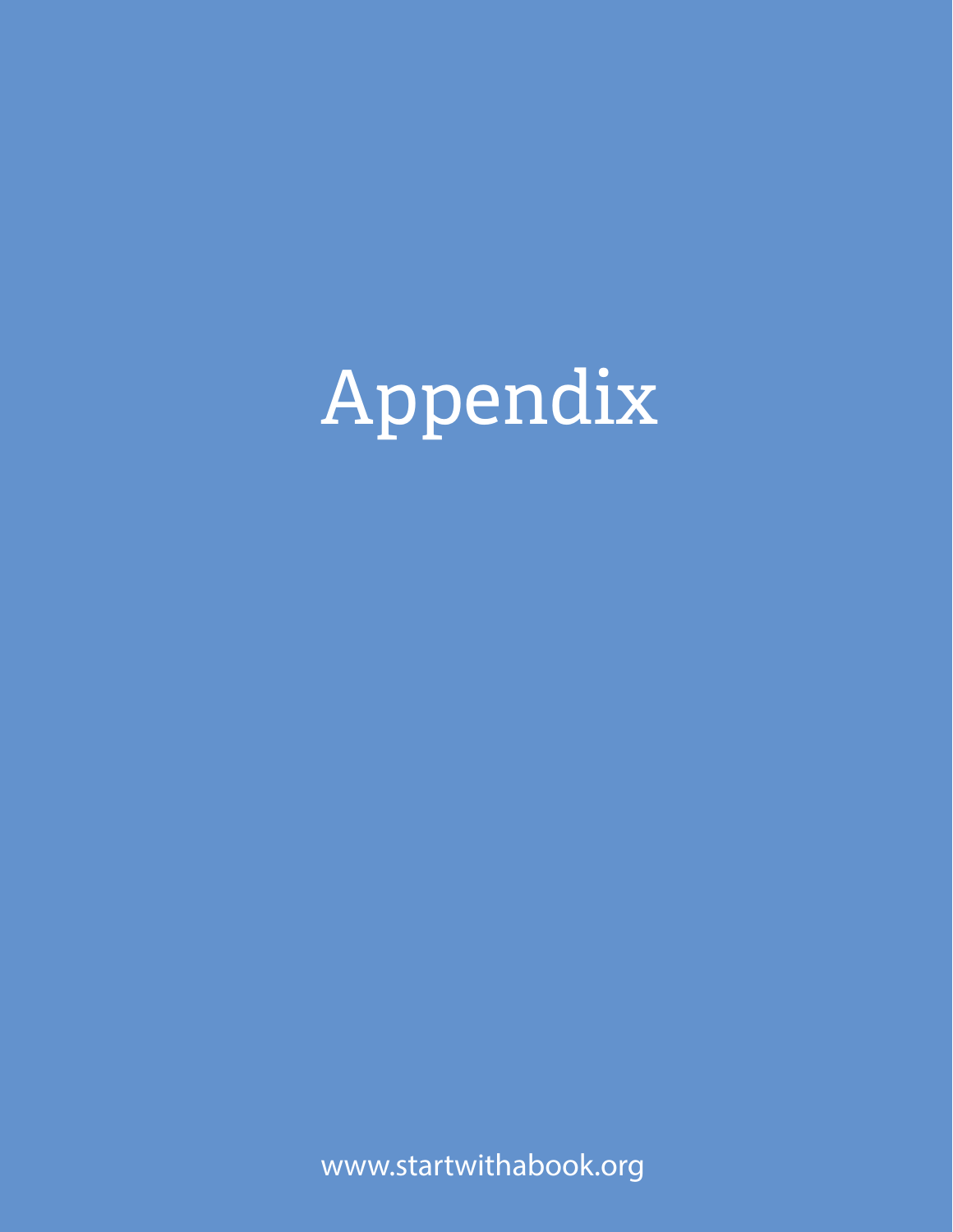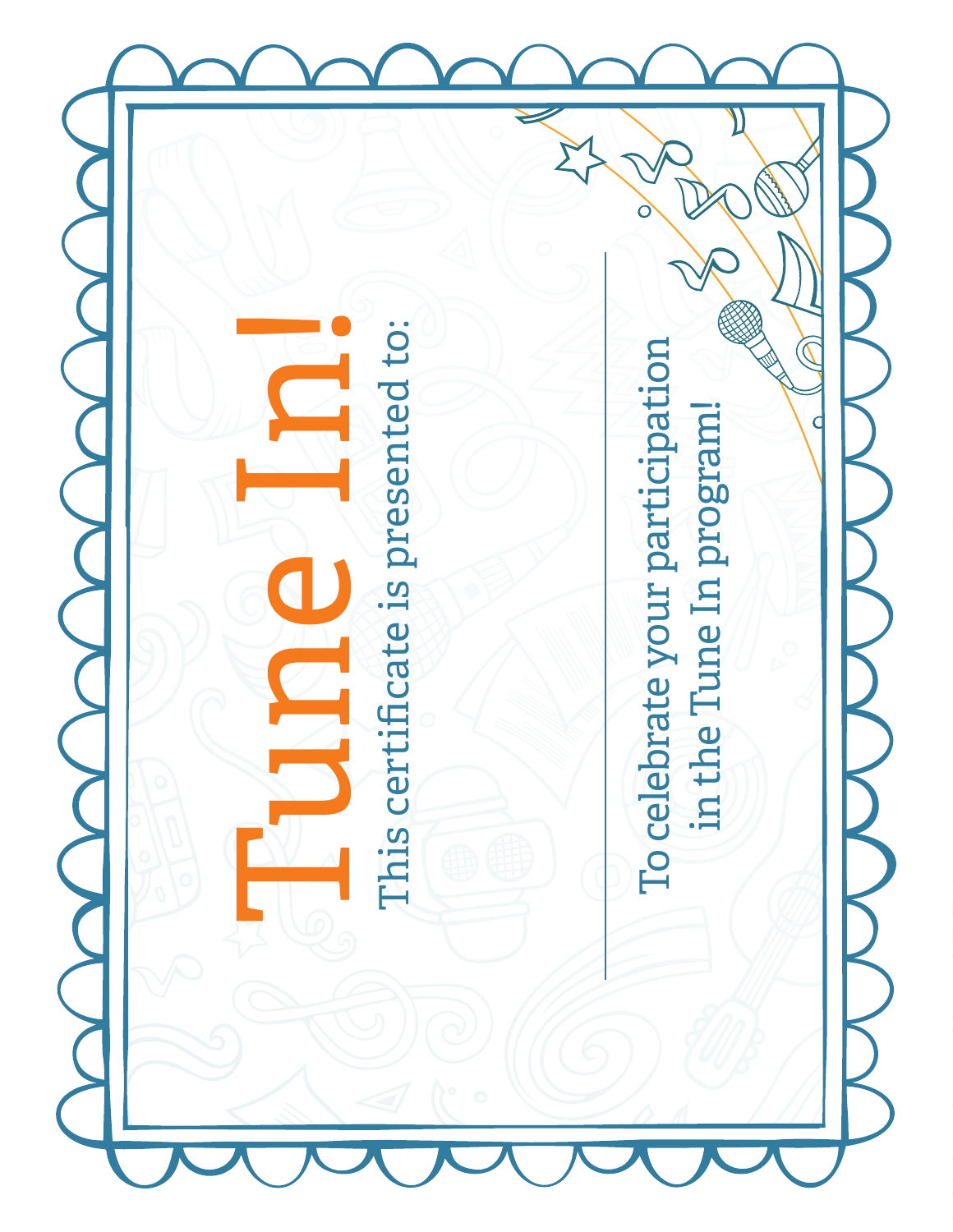

## Growingreaders!

Parent tips for raising strong readers and writers from Reading Rockets



## Reading Aloud: Fiction Books

### The basics

- Take your time and talk about the story and pictures with your child.
- Ask your child questions and let your child ask questions.
- Read with expression to create excitement.
- You don't need to read every word. Keeping your child interested is the goal.

## Try "think alouds"

When you share books with your children, they are learning to think and act like good readers without even knowing it! You can help them get even more from reading time when you talk to them as you read.

Children learn when they can make connections between what they hear and what they know. One method you can use to help make these connections is called a think aloud, where you talk through your thoughts as you read. Here are three ways to use think alouds, with examples from some of our favorite kids' books.

#### Connect the book to your child's own life experience

Example: A River Dream by Allen Say

"This book reminds me of the time my father took me fishing. Do you remember the time we went fishing?"

#### Connect the book to other books they have read

Example: Mufaro's Beautiful Daughters by John Steptoe

"This story reminds me of Cinderella. Both stories are about sisters. Do you know any other stories about nice and mean sisters? Let's keep reading to find out other ways the stories are similar."

#### Connect the book to big ideas/lessons

Example: Stellaluna by Janell Cannon

"This story helps me understand that we are all the same in many ways, but it's our differences that make us special."

Modeling these types of connections will help young readers know how to do it when they read alone!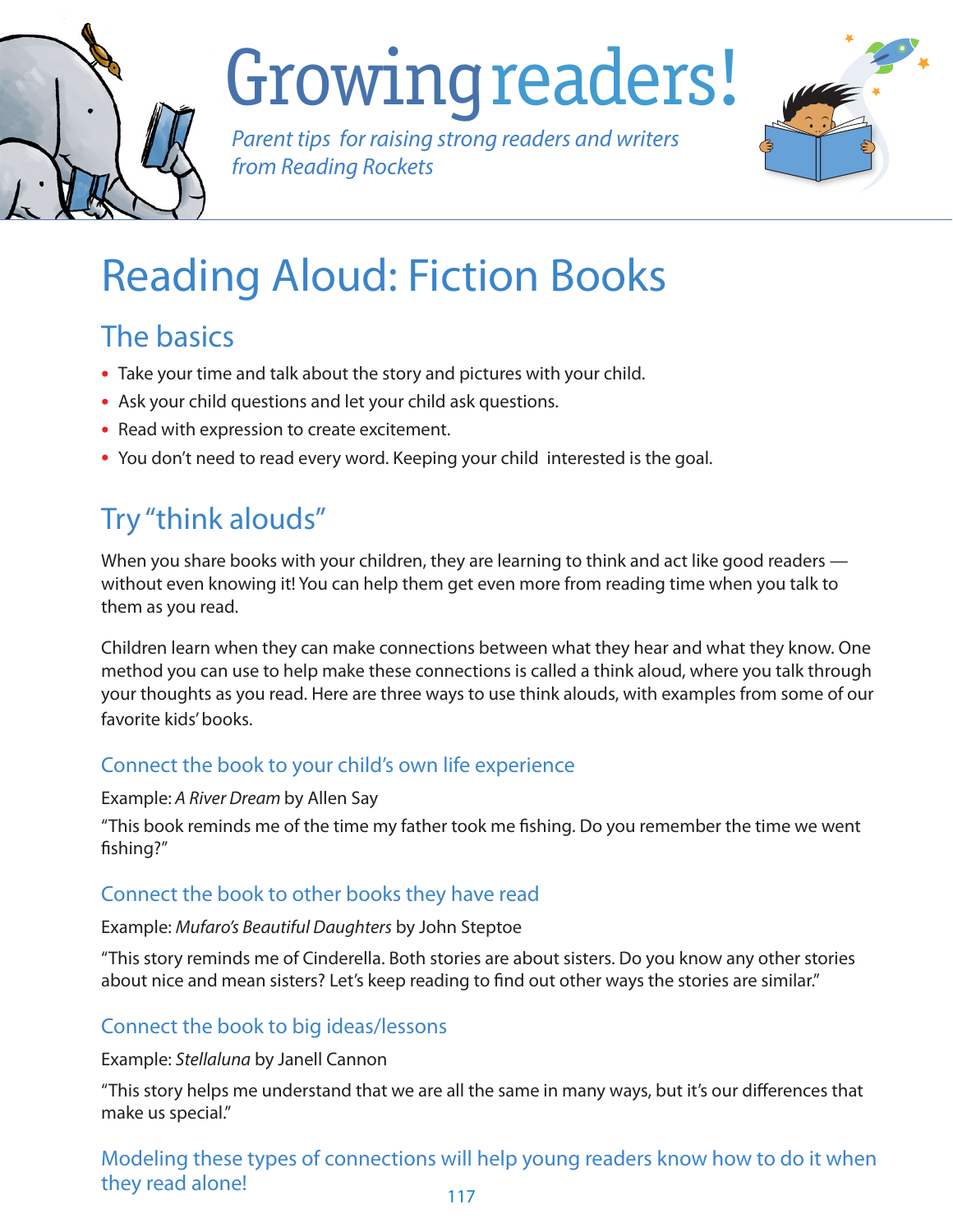

## Growingreaders!

Parent tips for raising strong readers and writers from Reading Rockets



## Reading Aloud: Nonfiction Books

### The basics

- Wonder out loud. As you are reading (or afterward), talk about facts you find i teresting or questions you have.
- Explore the pictures and other graphics in the book, such as charts and diagrams.
- Don't be afraid to jump around, reading pages that especially interest your child. You don't have to read a nonfi tion book straight through.

### Getting the most out of nonfiction reading time

Nonfi tion books give kids a chance to learn new concepts and vocabulary, as well as broaden their view of the world. Here's how to take a "book walk" with a new nonfi tion book and how to model active reading.

#### Take a "book walk"

One great way to make predictions about an unfamiliar nonfiction text is to take a "walk" through the book before reading. By looking closely together at the front and back cover, the index, table of contents, the glossary, and the photographs or other images, readers can start to get a sense about the topic. This scanning and skimming helps set the expectation for the reading. Take the time to walk through the book before starting to read.

#### Encourage questions

A second way to develop more understanding with nonfiction books is to encourage your child to be an active reader who asks lots of questions. Parents can model these behaviors by talking or thinking out loud as you turn the pages of the book. This is a helpful way for your child to see and hear what a successful reader does when faced with difficult or unfamiliar topics.

For example, "When I looked at this photograph, I asked myself, "Where is Antarctica? Is that the same place as the South Pole?" Then talk together about how and what you would need to do to find the answer to the questions. This will reinforce that many questions can be answered by reading a text closely and by paying attention to captions and picture titles. Some children enjoy writing their questions on sticky notes and working to answer them during the reading.

Previewing a text and asking questions are two terrific ways to navigate nonfiction texts. Enjoy spending more time with some fascinating informational books!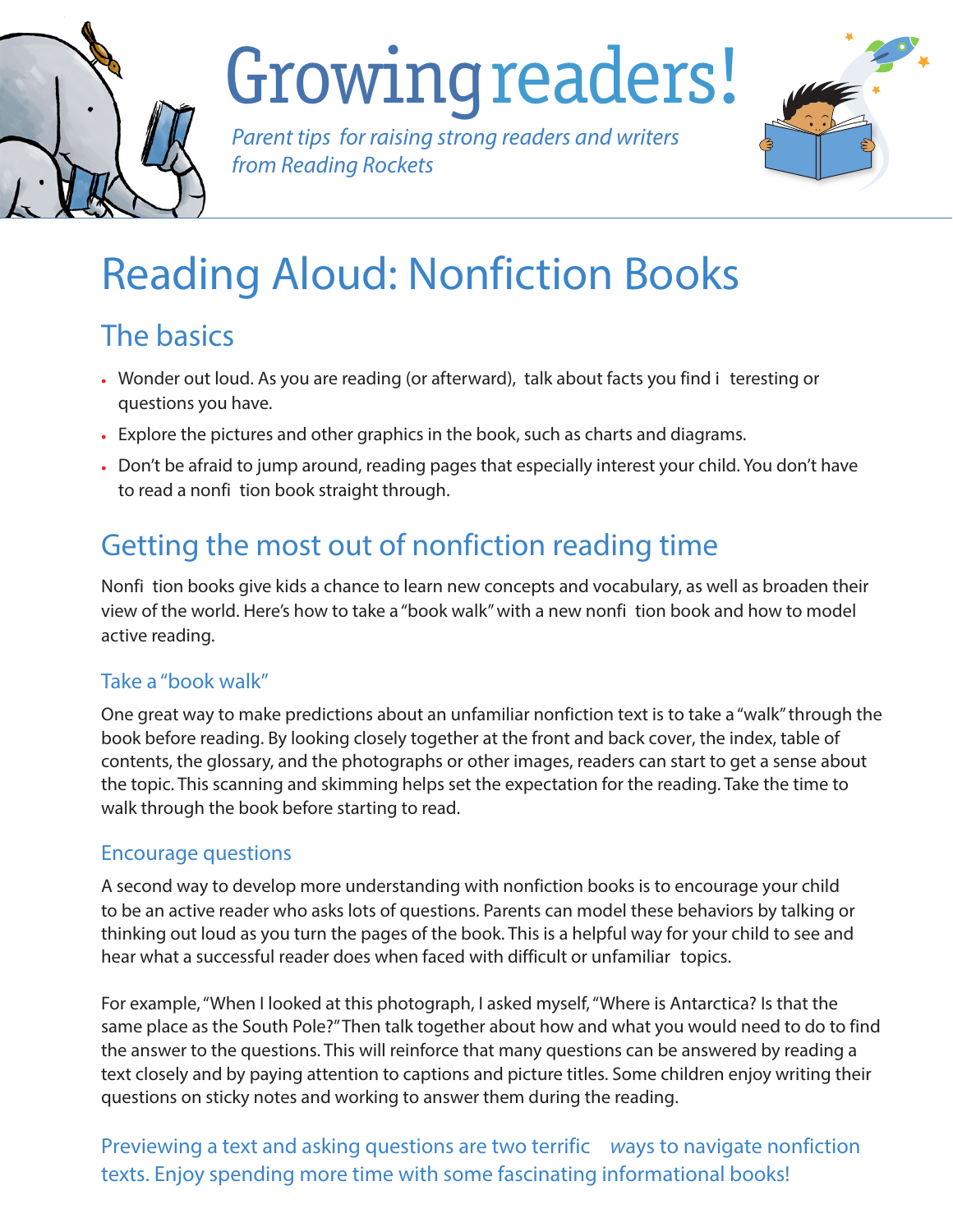#### *Parent tips for raising strong readers and writers*

# Growingreaders!

*Brought to you by Reading Rockets, Colorín Colorado and LD OnLine*

### How to Read Nonfiction Text **Literacy in the Sciences: Activity No. 14**

Kids love to read about real people, places, and events. Nonfiction books present real information in engaging and interesting ways. However, most kids read a lot more fiction than nonfiction, so spend some extra time helping your reader learn how to navigate a nonfiction book.

#### **Talk about nonfiction**

Begin by explaining that the book you're about to share is nonfiction. That means that the book will give us information that is true. The book will be organized around a specific topic or idea, and we may learn new facts through reading. Some kids even enjoy sorting their home libraries into fiction and nonfiction books. This simple categorization task helps your child understand the difference between fiction and nonfiction.

#### **Look at the parts**

Most good nonfiction books will have helpful features that are not a part of most fiction books. These parts include a table of contents, an index, a glossary, photographs and charts with captions, and a list of sources. Share the purpose of the features with your reader.

- **Table of Contents:** Located at the front of a book, the table of contents displays a list of the big ideas within the book and where to find them.
- **Index:** An index is an alphabetical list of almost everything covered within the book, with page numbers. Readers can use the index to look up specific terms or concepts and go right to the specific information they're looking for.
- **Glossary:** Located at the back of the book, a glossary contains key words that are related to the topic and their definitions. These definitions provide more information about new vocabulary words.
- **Captions:** Captions are usually right under photographs, figures, maps, and charts. Captions give a quick summary of what information is presented in the graphic.
- **Photos and Charts:** A lot of information can be found by "reading" the charts and photos found within nonfiction text. Readers will first need to figure out what information is presented. Then they'll need to discover how to navigate the information. Some charts use clear labels, others require more careful examination. Help your reader learn more about the different ways information can be displayed.

#### **Be the reading boss**

Nonfiction books do not have to be read from cover to cover. Readers can use the table of contents and index to jump right to the information they are most interested in. In that way, they are the "reading boss" of that book! However, if your reader wants to read from cover to cover, encourage him to use the table of contents to understand how the book is organized. "First we will learn about the different types of frogs. Then we'll learn where they can live, what they eat, and how they survive." Passages from the book can be reread as often as necessary until your child understands what is written. You can refer to pictures, charts and tables over and over again as well.

As natural learners, young readers are drawn to books that give information about something or explain something they've always wondered about. With a little help and guidance about reading nonfiction, you can feel good about introducing your child to a new world of information.

**Reading Rockets, Colorín Colorado, and LD OnLine** are national education services of WETA, the flagship public broadcasting station in Washington, D.C.